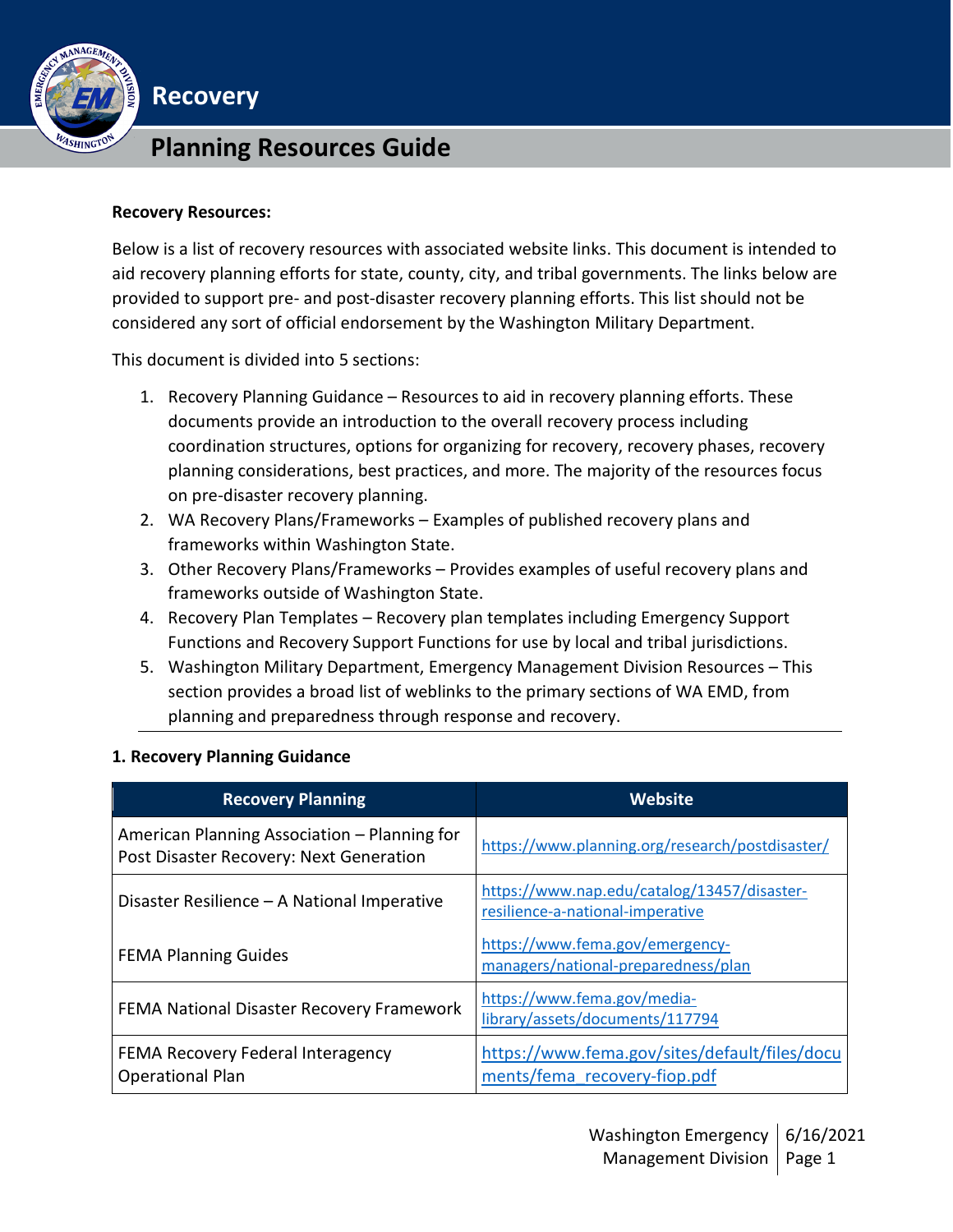| <b>Recovery Planning</b>                                                                                   | Website                                                                                                                                                            |
|------------------------------------------------------------------------------------------------------------|--------------------------------------------------------------------------------------------------------------------------------------------------------------------|
| FEMA Pre-Disaster Recovery Planning Guide<br>for State Governments                                         | https://www.fema.gov/sites/default/files/2020-<br>07/pre-disaster-recovery-planning-guide-for-state-<br>governments.pdf                                            |
| FEMA Pre-Disaster Recovery Planning Guide<br>for Tribal Governments                                        | https://www.fema.gov/sites/default/files/2020-<br>07/pre-disaster-recovery-planning-guide-for-tribal-<br>government.pdf                                            |
| FEMA Pre-Disaster Recovery Planning Guide<br>for Local Governments                                         | https://www.fema.gov/sites/default/files/2020-<br>07/pre-disaster-recovery-planning-guide-local-<br>governments.pdf                                                |
| <b>FEMA Community Recovery Management</b><br><b>Toolkit</b>                                                | https://www.fema.gov/emergency-<br>managers/national-<br>preparedness/frameworks/community-recovery-<br>management-toolkit                                         |
| FEMA State Disaster Recovery Planning Guide                                                                | https://www.cof.org/sites/default/files/documents<br>/files/State-Disaster-Recovery-Planning-<br>Guide 2012.pdf                                                    |
| FEMA Effective Coordination of Recovery<br>Resources for State, Tribal, Territorial and<br>Local Incidents | https://www.fema.gov/media-library-<br>data/1423604728233-<br>1d76a43cabf1209678054c0828bbe8b8/EffectiveCo<br>ordinationofRecoveryResourcesGuide020515vFNL.<br>pdf |
| FEMA Disaster Financial Management Guide                                                                   | https://www.fema.gov/media-<br>collection/disaster-financial-management-<br>guide                                                                                  |
| FEMA Individual Assistance Program and<br>Policy Guide                                                     | https://www.fema.gov/assistance/individual/progr<br>am-policy-guide                                                                                                |
| FEMA Public Assistance Program and Policy<br>Guide                                                         | https://www.fema.gov/assistance/public/policy-<br>guidance-fact-sheets                                                                                             |
| FEMA Long-Term Community Recovery<br>Planning Process: A Self-Help Guide                                   | https://ntrl.ntis.gov/NTRL/dashboard/searchResult<br>s/titleDetail/PB2008107301.xhtml                                                                              |
| <b>HUD Disaster Impact and Unmet Needs</b><br>Assessment Kit                                               | https://www.hudexchange.info/resource/2870/dis<br>aster-impact-and-unmet-needs-assessment-kit/                                                                     |
| <b>LMI Disaster Recovery Staffing Guide</b>                                                                | https://www.lmi.org/report/disaster-recovery-<br>staffing-guide                                                                                                    |
| Multi-Agency Resource Center Planning<br>Resource                                                          | https://preparecenter.org/wp-<br>content/sites/default/files/multiagencyresourc<br>ecenterplanningresourcejobtool.pdf                                              |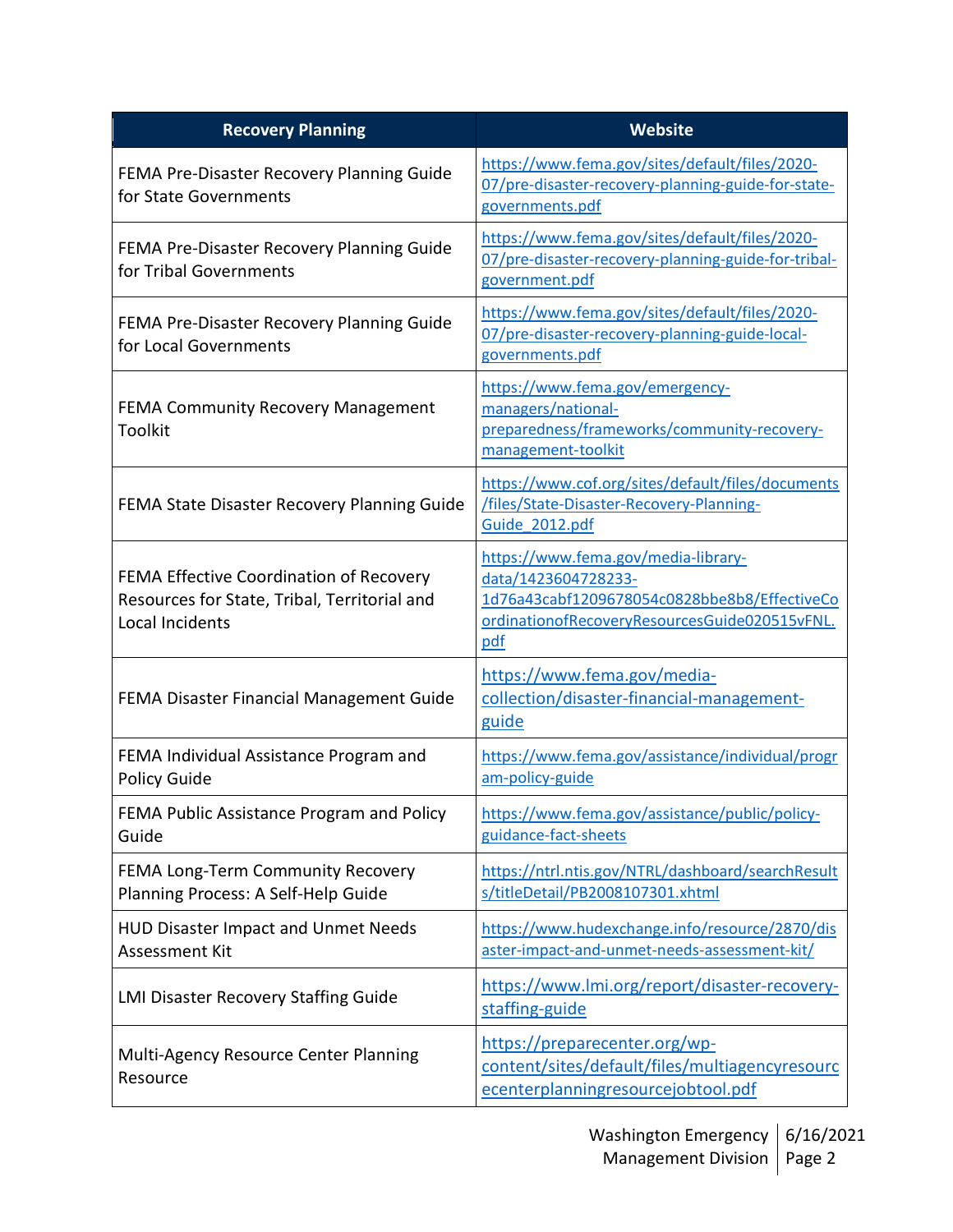| <b>Recovery Planning</b>                                         | Website                                                                 |
|------------------------------------------------------------------|-------------------------------------------------------------------------|
| SBA Disaster Loan Program for Individuals and<br><b>Business</b> | https://disasterloan.sba.gov/ela/Information/Disas<br>terLoanFactSheets |
| VOAD Long Term Recovery Guide                                    | https://www.nvoad.org/mdocs-posts/long-term-<br>recovery-guide/         |

## **2. WA Recovery Plans/Frameworks Examples**

| <b>WA Recovery Plans/Frameworks</b>                                               | <b>Website</b>                                                                                                                                                                                      |
|-----------------------------------------------------------------------------------|-----------------------------------------------------------------------------------------------------------------------------------------------------------------------------------------------------|
| <b>Snohomish County Disaster Recovery</b><br>Framework (2016)                     | https://snohomishcountywa.gov/DocumentCenter<br><u>/View/38783</u>                                                                                                                                  |
| Pierce County Disaster Recovery Framework<br>(2014)                               | http://www.co.pierce.wa.us/DocumentCenter/Vie<br>w/35772                                                                                                                                            |
| Kitsap County Comprehensive Recovery Plan<br>(2003)                               | http://www.kitsapdem.org/pdfs/kc_plans/Recover<br>yPlan2004.pdf                                                                                                                                     |
| Seattle Disaster Recovery Framework (2015)                                        | https://www.seattle.gov/Documents/Departments<br>Emergency/PlansOEM/Seattle%20Disaster%20Rec<br>overy%20Framework%207-7-15v4.pdf                                                                    |
| City of Renton Disaster Recovery Framework<br>$(2016 - (p.148))$                  | https://www.rentonwa.gov/UserFiles/Servers/Serv<br>er 7922657/File/City%20Hall/Executive/Emergenc<br>y%20Management/Plans/2017%20Renton%20Com<br>prehensive%20Emergency%20Management%20Pla<br>n.pdf |
| Regional Disaster Preparedness Organization<br>(RDPO) Regional Recovery Framework | https://rdpo.net/regional-recovery-framework                                                                                                                                                        |

### **3. Other Recovery Plans/Frameworks Examples**

| <b>Other Recovery Plans/Frameworks</b>     | <b>Website</b>                                     |
|--------------------------------------------|----------------------------------------------------|
| Arizona State Emergency Response and       | https://dema.az.gov/sites/default/files/publicatio |
| Recovery Plan (2019)                       | ns/EM-PLN SERRP Jan 2018.pdf                       |
| State of Oregon Recovery Plan (2018)       | https://bit.ly/3bXvQd7                             |
| North Carolina Disaster Recovery Framework | https://files.nc.gov/ncdps/documents/files/2018%   |
| (2018)                                     | 20NC%20Disaster%20Recovery%20Framework Fi          |
|                                            | nal.pdf                                            |
| South Carolina Recovery Plan (2020)        | https://www.scemd.org/em-                          |
|                                            | professionals/plans/south-carolina-recovery-plan/  |
| California Disaster Recovery Framework     | https://bit.ly/2Nq7RJV                             |
| (2019)                                     |                                                    |